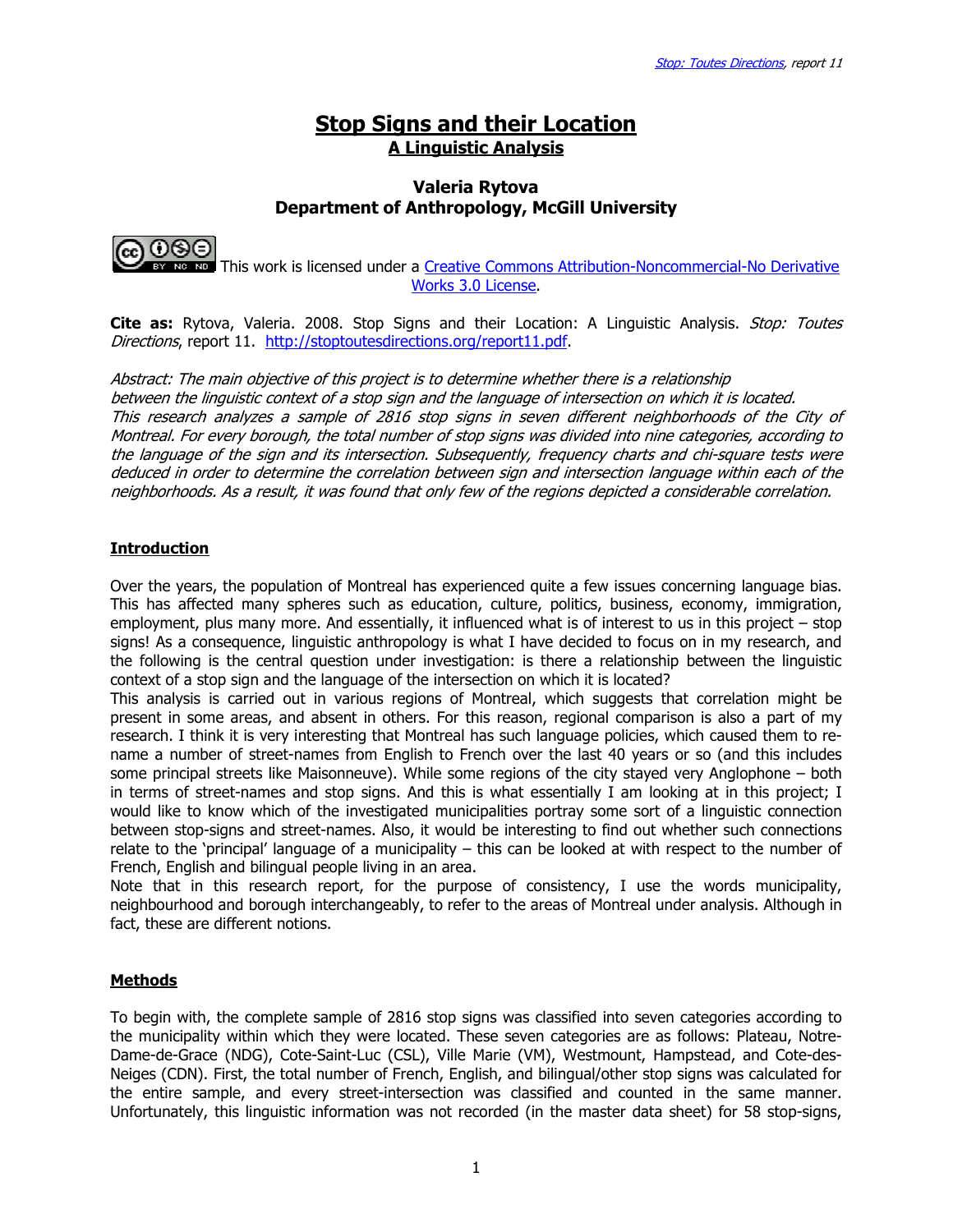and therefore could not be classified. Subsequently, the same type of categorization was done within each of the seven municipalities. And finally, each stop-sign within every municipality was recorded in one of the following categories: English Sign/English Intersection, English Sign/ French Intersection, English Sign/ Other (bilingual or unordinary) Intersection, French Sign/English Intersection, French Sign/French Intersection, French Sign/Other Intersection, Other (Bilingual) Sign/English Intersection, Other Sign/French Intersection, Other Sign/Other Intersection. From the obtained data, a mix of 2x2, 2x3 and 3x3 chi-square tests, as well as frequency charts were deduced. The calculated chi-square values helped determine whether there was a relationship between the linguistic content of stop signs and their intersection locations, for each of the aforementioned regions in Montreal.

### **Results**

The entire sample of 2816 items was divided into seven groups according to the municipality within which they were located:

- 1. Plateau 219 stop signs
- 2. Cote-des-Neiges 459 stop signs
- 3. Cote-St-Luc 366 stop signs
- 4. Hampstead 341 stop signs
- 5. Notre-Dame-de-Grace 622 stop signs
- 6. Ville Marie 302 stop signs
- 7. Westmount 507 stop signs

The languages of Signs and Intersections were calculated for the whole sample:

|                        | Number of | Number of     |
|------------------------|-----------|---------------|
| Language               | signs     | intersections |
| French                 | 1523      | 342           |
| <b>Bilingual/Other</b> | 221       | 995           |
| <b>English</b>         | 1013      | 1478          |
| <b>Empty</b>           | 58        |               |

Table 1 Language of Sign and Intersection for Total Sample



**Figure 1** Language of Sign and Intersection for Total Sample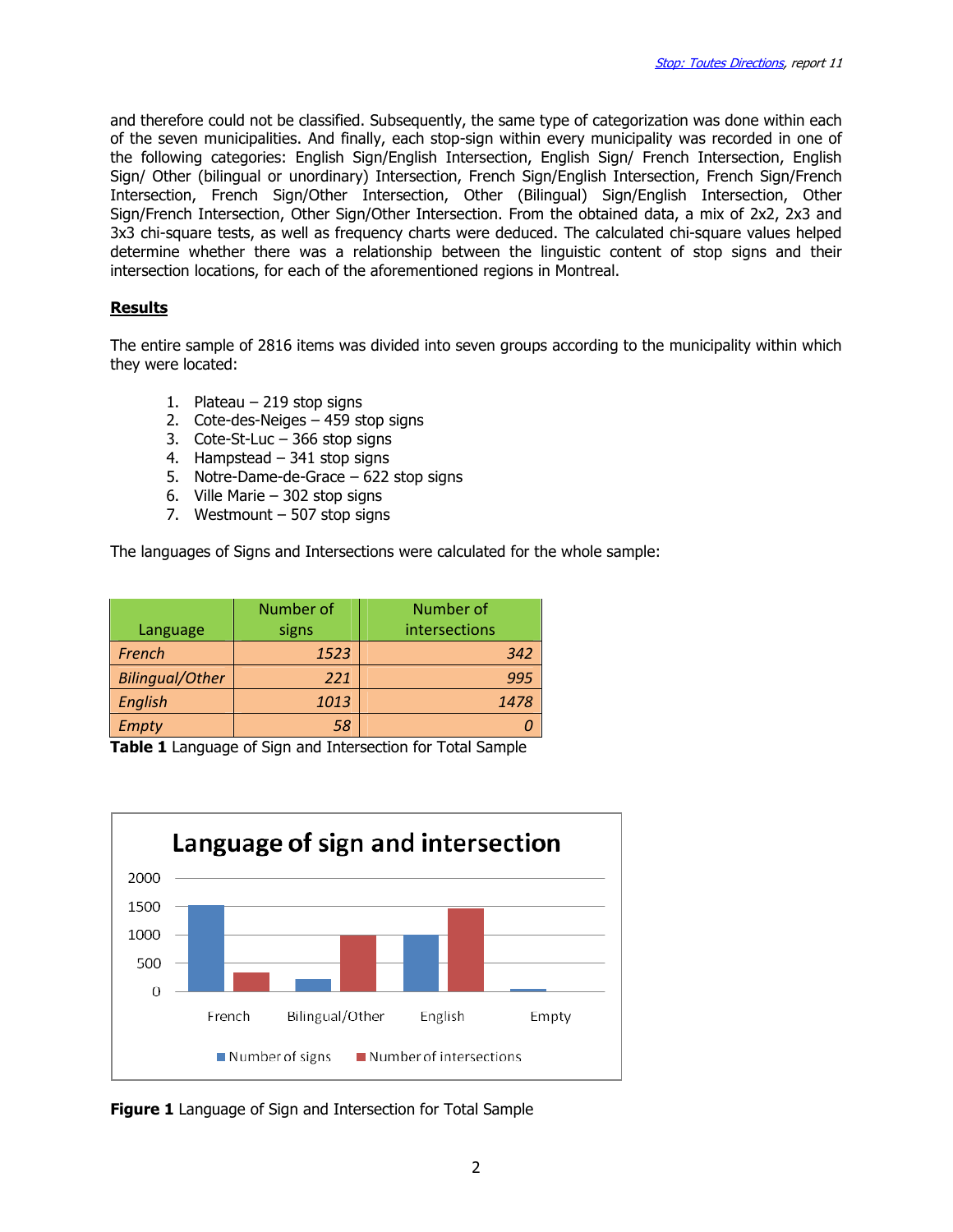Subsequently, the language of stop signs and their location (intersection) was determined for each neighbourhood.

|            |          | Total          | Total         |
|------------|----------|----------------|---------------|
| Borough    | Language | <b>Signs</b>   | Intersections |
| Plateau    | French   | 219            | 138           |
|            | other    | 0              | 67            |
|            | English  | 0              | 14            |
|            | empty    | 0              | 0             |
| <b>CDN</b> | French   | 417            | 86            |
|            | other    | 38             | 266           |
|            | English  | 1              | 107           |
|            | empty    | 3              | 0             |
| <b>CSL</b> | French   | 9              | 0             |
|            | other    | 53             | 51            |
|            | English  | 304            | 315           |
|            | empty    | 0              | 0             |
| Ham        | French   | 28             | 0             |
|            | other    | 57             | 38            |
|            | English  | 256            | 303           |
|            | empty    | 0              | 0             |
| <b>NDG</b> | French   | 569            | 29            |
|            | other    | 53             | 232           |
|            | English  | 0              | 360           |
|            | empty    | $\overline{0}$ | $\mathbf{1}$  |
| <b>VM</b>  | French   | 274            | 84            |
|            | other    | 17             | 153           |
|            | English  | 9              | 65            |
|            | empty    | $\overline{2}$ | 0             |
| Westmount  | French   | 6              | 5             |
|            | other    | 5              | 188           |
|            | English  | 443            | 314           |
|            | empty    | 53             | 0             |

#### (English predominant, - French predominant) Table 2 Language of Stop Sign and Intersection for Every Municipality

The following table depicts the number of stop signs within nine categories, according to the language of the sign and intersection of its location. This is shown for all seven municipalities.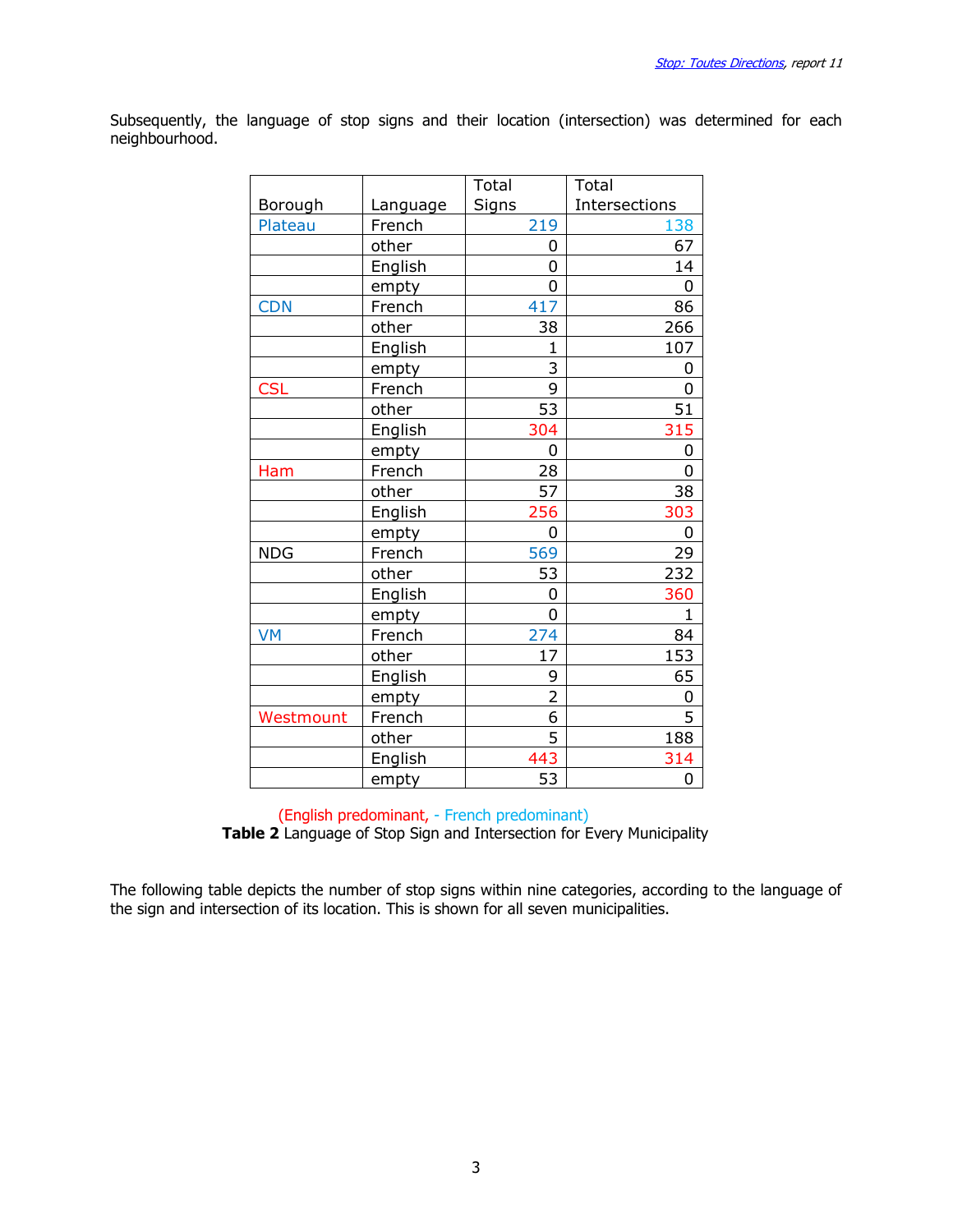|                           | Plateau | <b>CDN</b> | <b>CSL</b> | <b>NDG</b> | Ham | VM  | West |
|---------------------------|---------|------------|------------|------------|-----|-----|------|
| English Sign/English Int. | 0       |            | 264        |            | 228 | n   | 278  |
| English Sign/French Int.  | 0       | 0          |            |            |     |     |      |
| English Sign/Other Int.   | 0       | 0          | 40         |            | 23  |     | 161  |
| French Sign/English Int.  | 14      | 91         |            | 339        | 19  | 59  |      |
| French Sign/French Int.   | 138     | 78         |            | 26         |     | 85  |      |
| French Sign/Other Int.    | 67      | 247        |            | 203        | q   | 130 |      |
| Bil. Sign/Other Int.      | 0       | 15         |            | 29         | 4   | 15  |      |
| Bil. Sign/English Int     | 0       | 16         | 46         | 21         | 55  |     |      |
| Bil. Sign/French Int.     | 0       |            |            | ∍          |     |     |      |

**Table 3** Number of Stop Signs in each Sign/Intersection Language Category within each Municipality

### Chi-square Tests

These help determine whether there is some relationship between the language of stop sign and language of intersection (where it is located) that is unlikely to have occurred by chance. Let's look at this by municipality:

1. Plateau: because this municipality contained essentially only French stop signs, and none were English or other (thus 0s present in chi-square calculations), a chi-square statistic could not be calculated (as it only shows relevant results for values over 10). However, the following frequency chart was made, and showed that the predominant number of stop-signs of the Plateau region was concentrated in the French Sign/French Intersection category. Possibly this suggests that there is some connection between the language depicted on each of them.



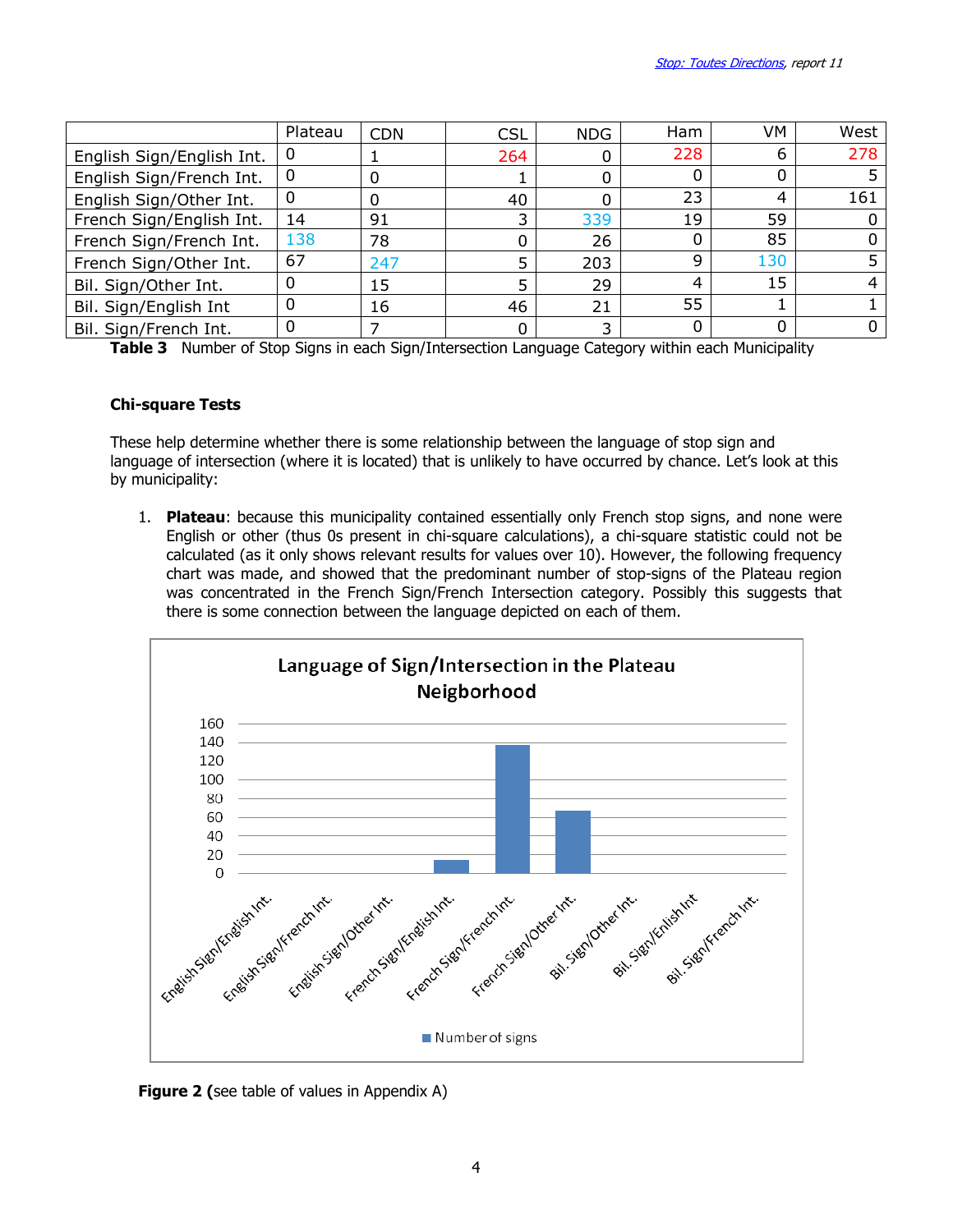2. Cote-des-Neiges: The chi-square 2x3 test has produced a chi-square value of 9.8041, which is higher than the critical value of 5.99. This means that the differences between observed and expected values are significant, and there is a certain relationship between language of sign and intersection that would have unlikely occurred by chance. Comparing informally, through visual inspection, it can be seen that the main difference lies between the observed and expected number of French Sign/English Intersection items - there were much fewer of these than expected for this municipality. Also, there were more other Sign (Bilingual and English in this case) / English Intersection stop signs than expected. There were more French Sign/Other Intersection items than expected, and fewer Other Sign/Other Intersection than expected.

| <b>OBSERVED</b>          | Intersection<br>Language |        |        |        |
|--------------------------|--------------------------|--------|--------|--------|
| Sign Language            | English                  | French | Other  |        |
| French                   | 91                       | 78     | 247    | 416.00 |
| Other/Biling             | 17                       |        | 15     | 39.00  |
| <b>Totals of Columns</b> | 108.00                   | 85.00  | 262.00 | 455.00 |
| <b>EXPECTED</b>          |                          |        |        |        |
|                          | English                  | French | Other  |        |
| French                   | 98.74                    | 77.71  | 239.54 |        |
| Other/Biling             | 9.26                     | 7.29   | 22.46  |        |

**Figure 3** Chi Square Test for CDN (Observed and Expected)

**3. Cote-Saint-Luc:** The calculated chi-square value for this 2x2 test is 0.5045, which is less than the critical value of 3.8415, and this means that there is no significant difference between the observed and expected values and thus no correlation between Sign and Intersection language.

| <b>Observed Frequencies:</b> |                        |     |         |       |       |  |
|------------------------------|------------------------|-----|---------|-------|-------|--|
|                              |                        |     | English | Other | Total |  |
|                              | English                |     | 264     | 41    | 305   |  |
|                              | Other                  |     | 49      | 10    | 59    |  |
|                              | Total                  |     | 313     | 51    | 364   |  |
| <b>Expected Frequencies:</b> |                        |     |         |       |       |  |
|                              |                        |     | English | Other | Total |  |
|                              | English                |     | 262.27  | 42.73 | 305   |  |
|                              | Other                  |     | 50.73   | 8.27  | 59    |  |
| --                           | Total<br>$\sim$ $\sim$ | --- | 313     | 51    | 364   |  |

Figure 4 Chi Square Test for CSL (Observed and Expected)

**4. Hampstead:** The calculated chi-square value for this 2x2 test is 2.2674, which is less than the critical value of 3.8415, and this means that there is no significant difference between the observed and expected values and thus no correlation between Sign and Intersection language.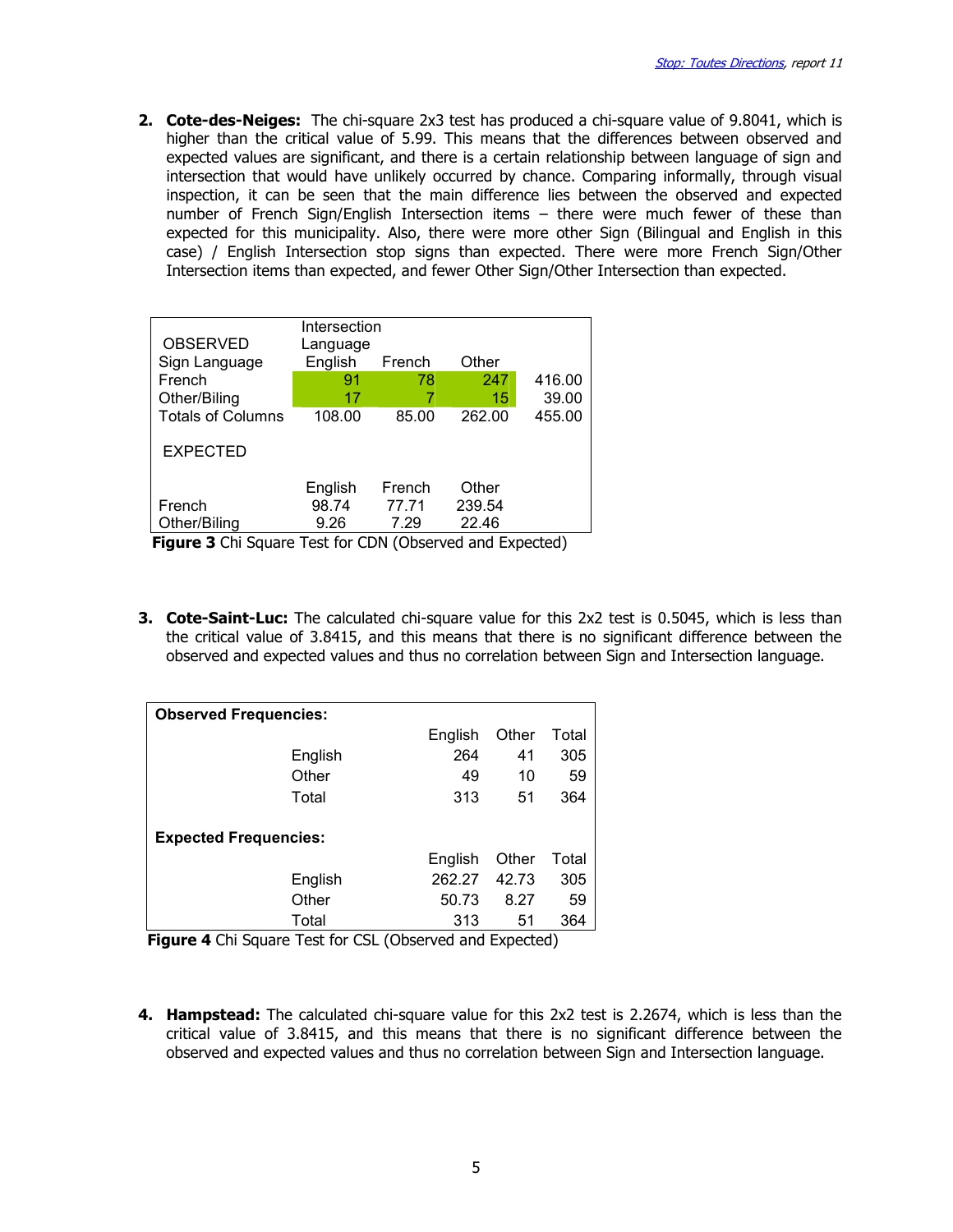| <b>Observed Frequencies:</b> |                              |         |       |       |  |  |  |
|------------------------------|------------------------------|---------|-------|-------|--|--|--|
|                              |                              | English | Other | Total |  |  |  |
|                              | English                      | 228     | 23    | 251   |  |  |  |
|                              | Other                        | 74      | 13    | 87    |  |  |  |
|                              | Total                        | 302     | 36    | 338   |  |  |  |
|                              | <b>Expected Frequencies:</b> |         |       |       |  |  |  |
|                              |                              | English | Other | Total |  |  |  |
|                              | English                      | 224.27  | 26.73 | 251   |  |  |  |
|                              | Other                        | 77.73   | 9.27  | 87    |  |  |  |
|                              | Total                        | 302     | 36    | 338   |  |  |  |

**Figure 5** Chi Square Test for Hampstead (Observed and Expected)

5. Notre-Dame-de-Grace: The chi-square 2x3 test has produced a chi-square value of 8.1601, which is higher than the critical value of 5.99. This means that the differences between observed and expected values are significant, and there is a certain relationship between language of sign and intersection that would have unlikely occurred by chance. Comparing informally, through visual inspection, it can be seen that the main difference lies between the observed and expected number of French Sign/English Intersection items – there were much more of these than expected for this borough. Also, there were fewer French Sign / Other Intersection stop signs than expected.

| <b>OBSERVED</b>             | Intersection Lang          |                         |                          |        |
|-----------------------------|----------------------------|-------------------------|--------------------------|--------|
| Sign Language               | English                    | French                  | Other                    |        |
| French                      | 339                        | 26                      | 203                      | 568.00 |
| Other/Biling.               | 21                         | 3                       | 29                       | 53.00  |
| <b>Totals of</b><br>Columns | 360.00                     | 29.00                   | 232.00                   | 621.00 |
| <b>EXPECTED</b>             |                            |                         |                          |        |
| French<br>Other/Biling.     | English<br>329.28<br>30.72 | French<br>26.52<br>2.48 | Other<br>212.20<br>19.80 |        |

Figure 6 Chi Square Test for NDG (Observed and Expected)

6. Ville Marie: The 3x3 Chi square test has produced a chi square value of 23.1814, which is significantly greater than the critical value of 9.4877, suggesting some correlation between linguistic content of stop signs and their intersections, in this borough. From visual analysis, it can be seen that a major difference lies in the observed vs. expected number of stop signs within the French Sign/French Intersection category – suggesting a correlation between the two.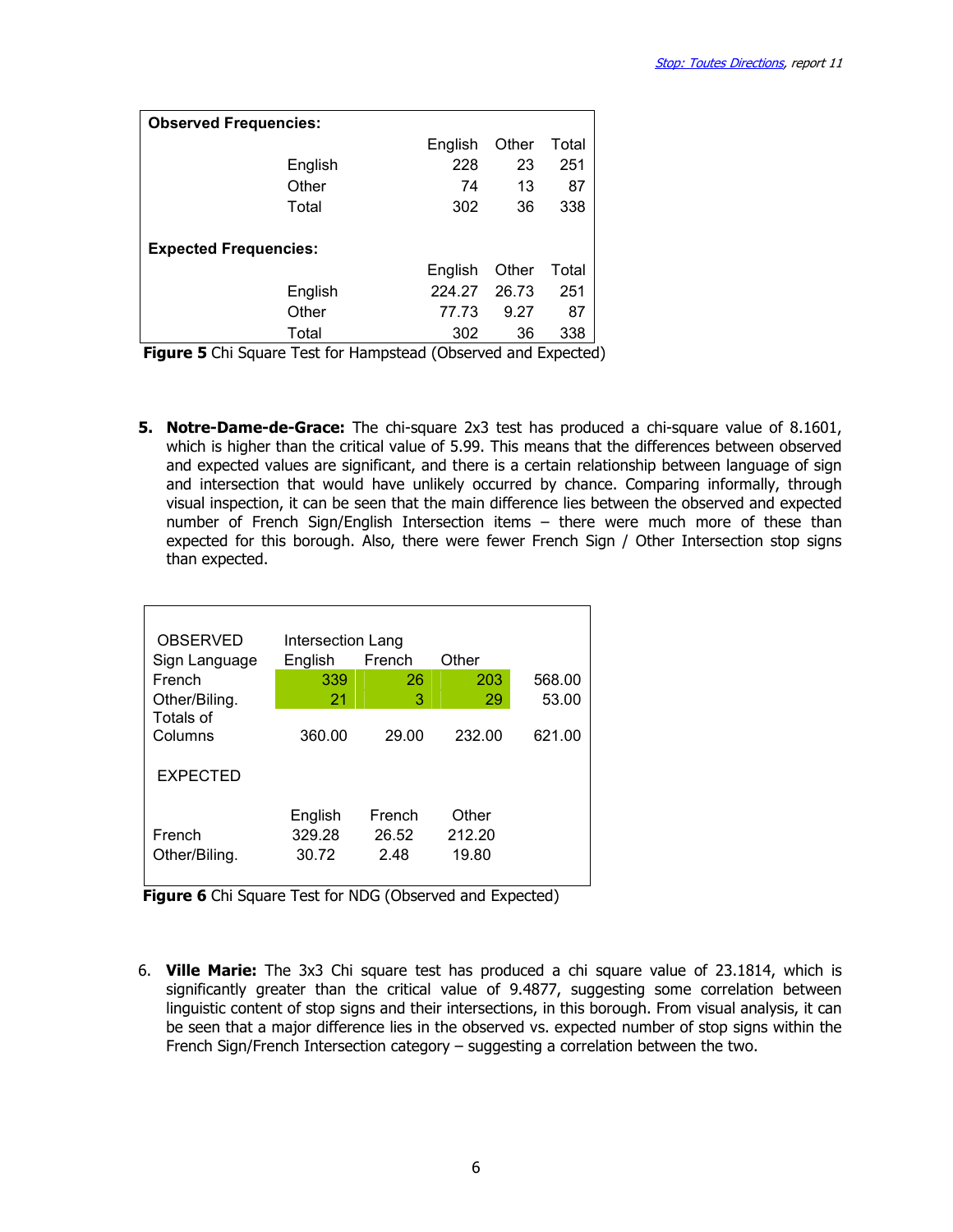|                              | Inters.      |        |        |       |
|------------------------------|--------------|--------|--------|-------|
| <b>Observed Frequencies:</b> | Lang         |        |        |       |
| Sign                         |              |        |        |       |
| Lang.                        | English      | French | Other  | total |
| English                      | 6            | 0      | 4      | 10    |
| French                       | 59           | 85     | 130    | 274   |
| Other                        | 1            | 0      | 15     | 16    |
| total                        | 66           | 85     | 149    | 300   |
|                              |              |        |        |       |
| <b>Expected:</b>             | Inters. Lang |        |        |       |
| Sign                         |              |        |        |       |
| Lang.                        | English      | French | Other  | total |
| English                      | 2.20         | 2.83   | 4.97   | 10    |
| French                       | 60.28        | 77.63  | 136.09 | 274   |
| Other                        | 3.52         | 4.53   | 7.95   | 16    |
| total                        | 66           | 85     | 149    | 300   |

Figure 7 Chi Square Test for Ville Marie (Observed and Expected)

**7. Westmount:** The calculated chi-square value for this 2x2 test is 3.8161, which is slightly less than the critical value of 3.8415, and this means that there is no significant difference between the observed and expected values and thus no connection between Sign and Intersection language.

| <b>Observed Frequencies:</b> |                              |         |        |       |  |  |  |
|------------------------------|------------------------------|---------|--------|-------|--|--|--|
|                              |                              | English | Other  | Total |  |  |  |
|                              | English                      | 278     | 166    | 444   |  |  |  |
|                              | Other                        | 1       | 4      | 5     |  |  |  |
|                              | Total                        | 279     | 170    | 449   |  |  |  |
|                              | <b>Expected Frequencies:</b> |         |        |       |  |  |  |
|                              |                              | English | Other  | Total |  |  |  |
|                              | English                      | 275.89  | 168.11 | 444   |  |  |  |
|                              | Other                        | 3.11    | 1.89   | 5     |  |  |  |
|                              | Total                        | 279     | 170    | 449   |  |  |  |

**Figure 8** Chi Square Test for Westmount (Observed and Expected)

Note that all complete chi square test calculations for each of the seven municipalities, can be found in Appendix B.

The final aspect I decided to look at is whether sign/intersection linguistic connections relate to the 'principal' language of the neighbourhood in question. This can be looked at with respect to the number of French, English and bilingual people living in the area. The following data table was obtained in collaboration with Andre Bourgoin-Horne, from the 2006 Census, and depicts the language distribution across the seven boroughs: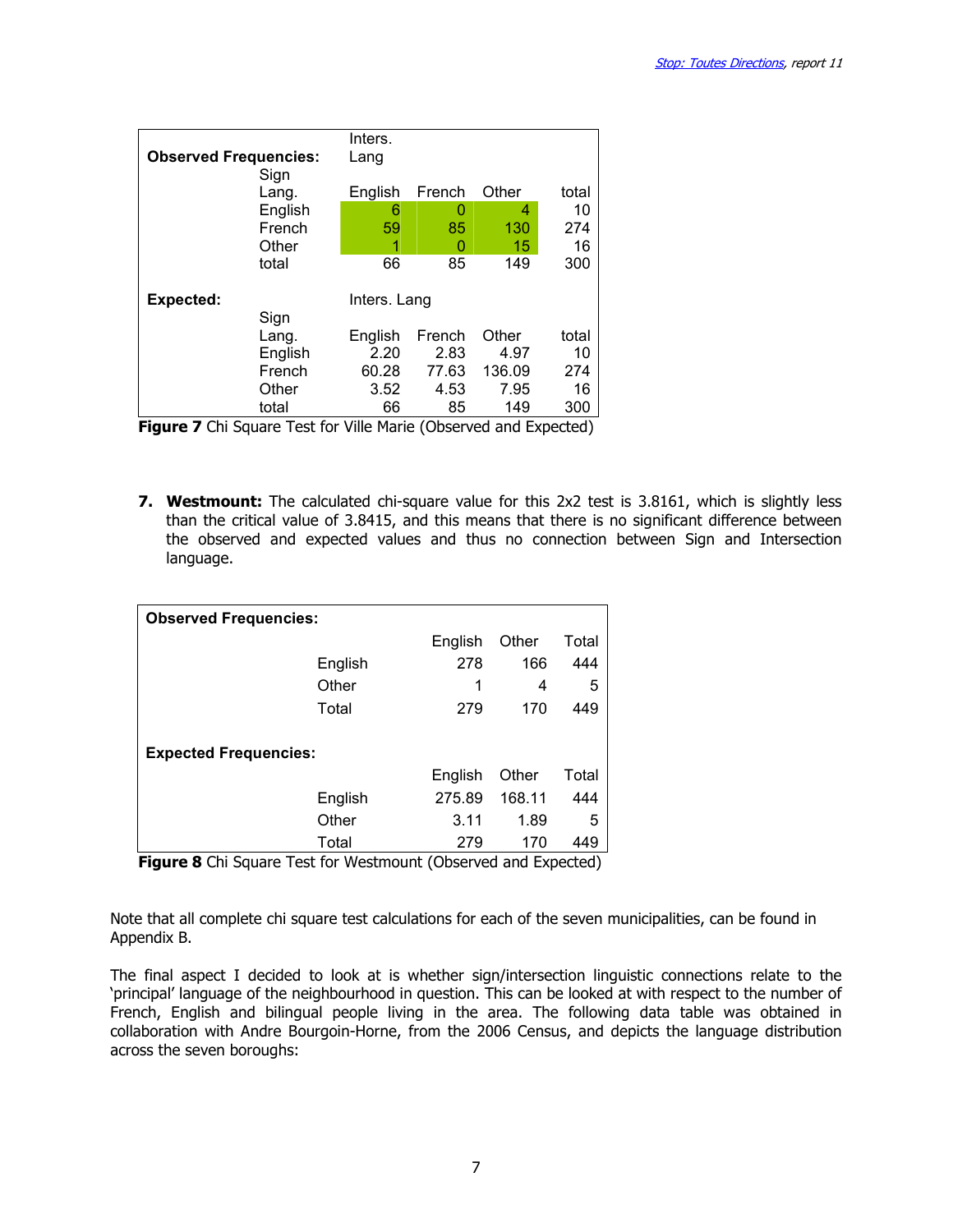| <b>Municipality</b> | <b>English Speaking</b> | <b>French Speaking</b> | <b>Bilingual</b> | <b>Totals</b> |
|---------------------|-------------------------|------------------------|------------------|---------------|
| Hampstead           | 4260                    | 970                    | 45               | 5275          |
| <b>CSL</b>          | 11485                   | 4615                   | 330              | 16430         |
| <b>NDG</b>          | 24930                   | 15655                  | 745              | 41330         |
| <b>CDN</b>          | 13440                   | 12410                  | 485              | 26335         |
| West                | 9330                    | 3180                   | 3870             | 16380         |
| VM                  | 8405                    | 7830                   | 290              | 16525         |
| Plateau             | 5815                    | 12215                  | 895              | 18925         |
| <b>Total</b>        | 77665                   | 56875                  | 6660             | 141200        |

Table 4 Mother Tonque as spoken in each Municipality

| <b>Municipality</b> | <b>English</b> | <b>French</b> | <b>Bilingual</b> | <b>Totals</b> | <b>Linguistic Link</b> |
|---------------------|----------------|---------------|------------------|---------------|------------------------|
| Hampstead           | 256            | 28            | 57               | 341           | No                     |
| <b>CSL</b>          | 305            | 9             | 53               | 367           | No                     |
| <b>NDG</b>          |                | 569           | 53               | 622           | Yes                    |
| <b>CDN</b>          |                | 417           | 38               | 456           | Yes                    |
| VM                  | 9              | 274           | 17               | 299           | Yes                    |
| West                | 443            | b             |                  | 464           | No                     |
| Plateau             |                | 219           | 0                | 219           | Yes                    |
| <b>Total</b>        | 1024           | 1522          | 223              | 2758          | 4 out of 7             |

**Table 5** Number of French, English and Bilingual stop signs by municipality and Presence of Linguistic Link between Sign and Intersection

### **Discussion**

From the above data, it is necessary to draw conclusions that can help answer the central question of this research project: is there a relationship between the linguistic context of a stop sign and that of the intersection on which it is located? The answer to this question differs for each of the seven inspected neighbourhoods. To begin with, Figure 1 depicts that most stop signs in our sample were French (followed by English, then bilingual/other), however most intersections were English (followed by other/bilingual, and then French). Moving on, after having analyzed and categorized 2816 stop signs from seven different neighbourhoods in Montreal, it was found that some sign/intersection linguistic correlation is present in four of these boroughs, namely – in the Plateau, Cote-des-Neiges, Notre-Dame-de-Grace, and Ville Marie. However such relationship was not seen in Westmount, Hampstead, and Cote-St-Luc. An interesting observation about these results can be seen in Table 5 – the linguistic link between sign and intersection is present in neighbourhoods where most stop signs are French (Arrêt). However, this link is not necessarily French Sign/ French Intersection, as some of these areas involved mostly English Intersections. Moreover, another noteworthy point can be drawn from both tables 4 and 5 – although English seems to be the main mother-tongue in Westmount, Cote-St-Luc, and Hampstead, and all three primarily contain English stop signs and intersections; yet chi-square results showed no linguistic sign/intersection connection for any one of these regions!

To continue, let's look at the chi square test (and one frequency chart) for sign/intersection language correlation in each of the seven municipalities. Firstly, Figure 2 illustrates that all of the stop signs in Plateau were French, and they were primarily located on French intersections. Although no chi-square value could be deduced for these values (since the test is accurate only for values over 10), by visual inspection an obvious relationship between French signs and French intersections is viewed in the Plateau neighbourhood. The second group of stop-signs was located in Cote-des-Neiges. A 2x3 chi square test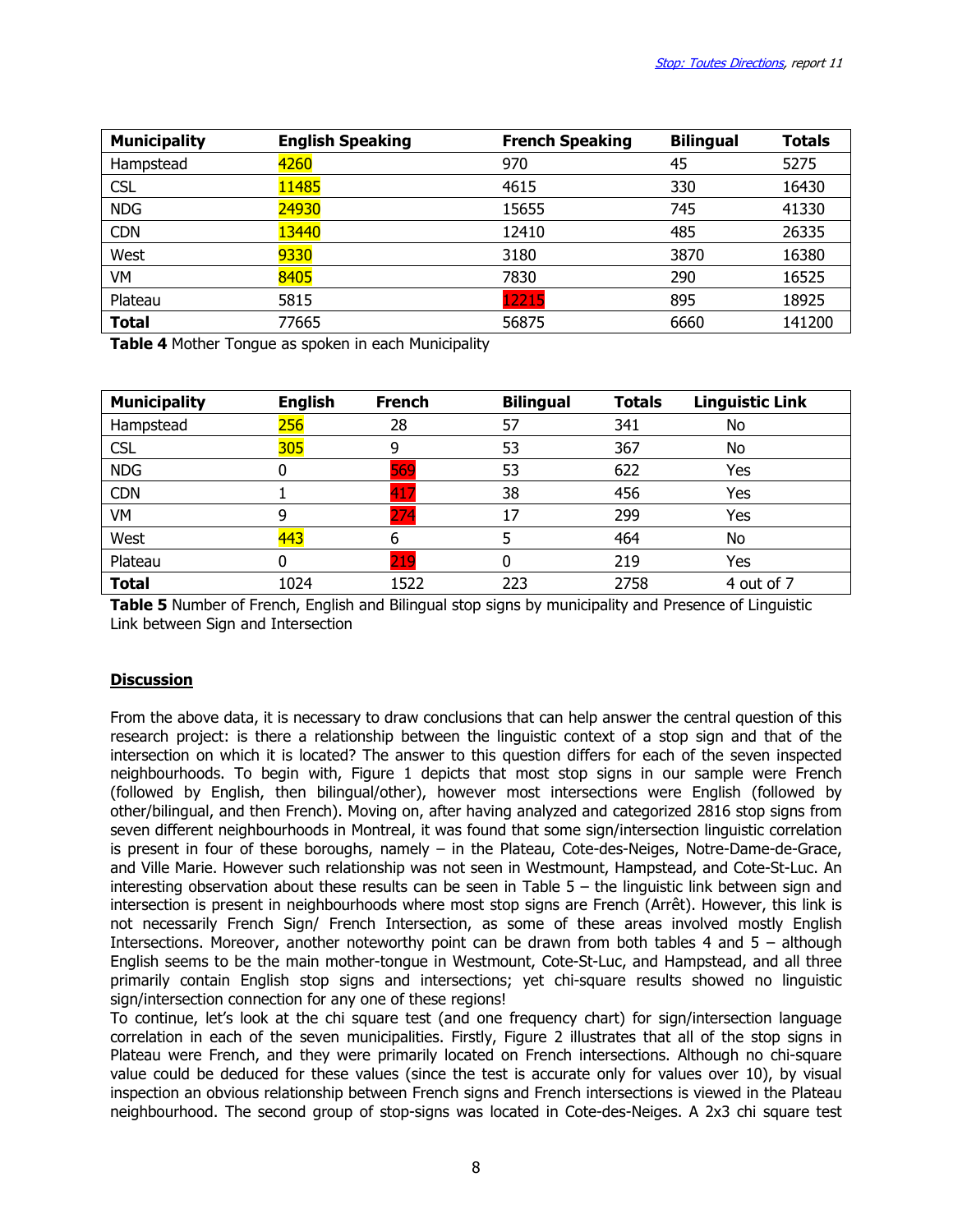produced a chi-square value of 9.8041 and a critical value of 5.99, which means there is a certain relationship between language of sign and intersection that would have unlikely occurred by chance here. Refer to Figure 3, to note that a major difference is the occurrence of bilingual signs on English intersections — much higher than expected (17 instead of 9.26), which suggests a possible correlation between them in the CDN neighbourhood. Subsequently, Figures 4 and 5 show 2x2 chi-squares with no substantial difference between observed and expected values (P values higher than 0.5), suggesting that no language link was present between stop signs and intersections in Cote-St-Luc and Hampstead. The following region NDG, on the other hand, demonstrated a good link between French stop signs being located on English intersections (as the observed value was significantly higher than expected). Consequently, the only 3x3 chi-square test was performed with values from Ville Marie, and resulted in a significant correlation between French stop signs located on French Intersections (P value of 0.000116). To recapitulate, only four of the investigated boroughs of Montreal showed a relationship of stop sign language and its intersection: French sign/French intersection in the Plateau, bilingual Sign/English intersection in Cote-des-Neiges, French sign/English intersection in Notre-Dame-de-Grace, and French

sign/French intersection in Ville Marie. In conclusion, it is important to note some of the possible sources of error of this research. One source of error can be the fact that different people were involved in data collection – although this helped us gather quite a large sample of artefacts, it may have created errors in consistency. Plus, data for 58 of the artefacts was missing, which reduced the scope of research. Moreover, because classification of all the intersections into English, French and Other was done only by one person, some people can disagree in terms of classifying a certain intersection in one or another category. Also, the fact that intersections were looked at, as opposed to individual street names also posed a constraint. Lastly, the time limitation prevented a possibility for wider analysis, and if a future opportunity allows to contribute more to this research, I would look further into individual boroughs, their official languages, a complete set of street names and how some of these names were changed in the past 40 years or so.

#### References

Statistics Canada (2006). Census Tract (CT) Profiles, 2006 Census. Retrieved April 10<sup>th</sup>, 2008, from http://www12.statcan.ca/english/census06/data/profiles/ct/Index.cfm?Lang=E

#### Appendix A: Table of Values for Figure 2

| Language of Sign/Language<br>of Intersection | Plateau |
|----------------------------------------------|---------|
| English Sign/English Int.                    | O       |
| English Sign/French Int.                     | O       |
| English Sign/Other Int.                      | O       |
| French Sign/English Int.                     | 14      |
| French Sign/French Int.                      | 138     |
| French Sign/Other Int.                       | 67      |
| Bil. Sign/Other Int.                         | O       |
| Bil. Sign/English Int                        | O       |
| Bil. Sign/French Int.                        |         |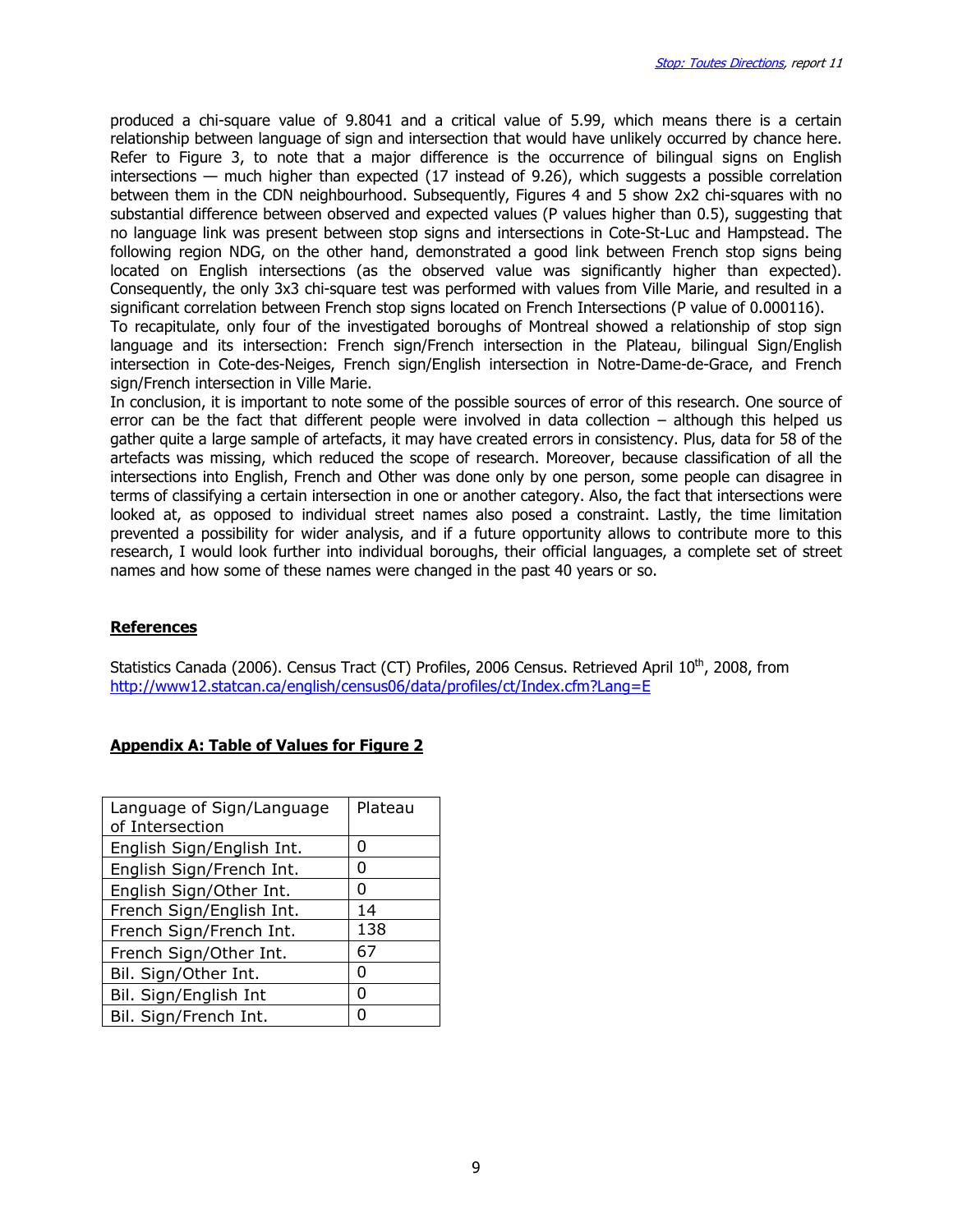# Appendix B: Complete Chi Square Test Calculations for All the Municipalities

| Sign Language                        | Inter.Lang.<br><b>English</b>            |          | French                  | <b>Other</b>                    |                 |
|--------------------------------------|------------------------------------------|----------|-------------------------|---------------------------------|-----------------|
| French<br><b>Other/Biling</b>        |                                          | 91<br>17 | 78<br>7                 | 247<br>15                       | 416.00<br>39.00 |
| <b>Totals of</b><br><b>Columns</b>   |                                          | 108.00   | 85.00                   | 262.00                          | 455.00          |
| <b>French</b><br><b>Other/Biling</b> | <b>English</b><br>98.74<br>9.26          |          | French<br>77.71<br>7.29 | <b>Other</b><br>239.54<br>22.46 |                 |
|                                      | <b>English</b>                           |          | French                  | <b>Other</b>                    |                 |
| French<br><b>Other/Biling</b>        | 0.6072<br>6.4763                         |          | 0.0011<br>0.0112        | 0.2321<br>2.4762                |                 |
| $Chi-square =$                       | Sum of numbers in the third<br>$table =$ |          |                         | 9.8041                          |                 |
| $d.f. = (rows-1)(column-1) = 2$      |                                          |          |                         | Critical value =<br>5.99        |                 |

1. Cote-des-Neiges – 459 stop signs

2. Cote-St-Luc – 366 stop signs

| <b>Observed Frequencies:</b> |          |         |         |       |       |
|------------------------------|----------|---------|---------|-------|-------|
|                              |          |         | English | Other | Total |
|                              |          | English | 264     | 41    | 305   |
|                              |          | Other   | 49      | 10    | 59    |
|                              |          | Total   | 313     | 51    | 364   |
|                              |          |         |         |       |       |
| <b>Expected Frequencies:</b> |          |         |         |       |       |
|                              |          |         | English | Other | Total |
|                              |          | English | 262.27  | 42.73 | 305   |
|                              |          | Other   | 50.73   | 8.27  | 59    |
|                              |          | Total   | 313     | 51    | 364   |
|                              |          |         |         |       |       |
| Level of significance        | 0.05     |         |         |       |       |
| number of rows               | 2        |         |         |       |       |
| number of columns            | 2        |         |         |       |       |
| degrees of freedom           | 1        |         |         |       |       |
| critical value               | 3.8415   |         |         |       |       |
| chi-square test statistic    | 0.5045   |         |         |       |       |
| P                            | 0.477513 |         |         |       |       |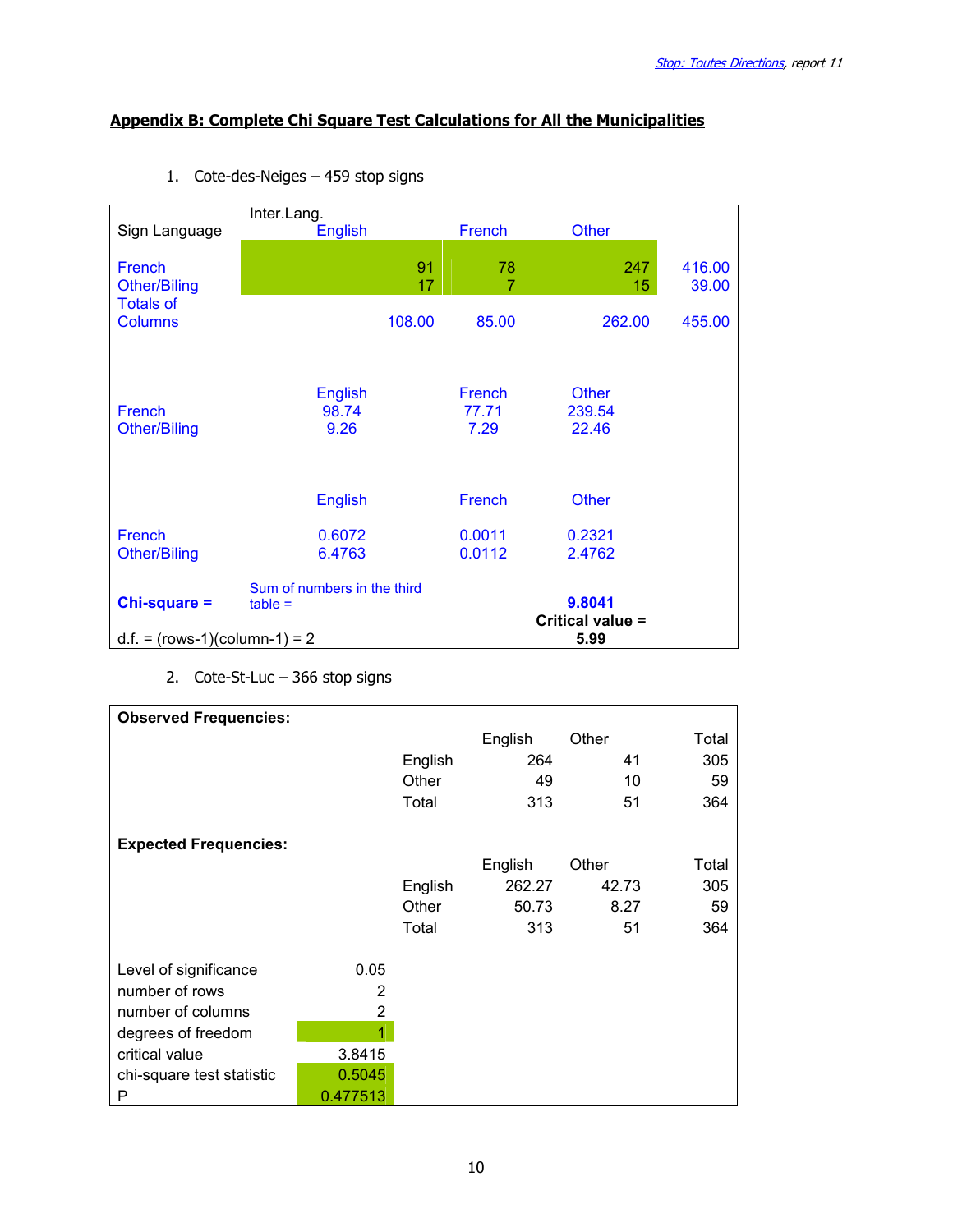3. Hampstead – 341 stop signs

| <b>Observed Frequencies:</b> |          |         |         |       |       |
|------------------------------|----------|---------|---------|-------|-------|
|                              |          |         | English | Other | Total |
|                              |          | English | 228     | 23    | 251   |
|                              |          | Other   | 74      | 13    | 87    |
|                              |          | Total   | 302     | 36    | 338   |
|                              |          |         |         |       |       |
| <b>Expected Frequencies:</b> |          |         |         |       |       |
|                              |          |         | English | Other | Total |
|                              |          | English | 224.27  | 26.73 | 251   |
|                              |          | Other   | 77.73   | 9.27  | 87    |
|                              |          | Total   | 302     | 36    | 338   |
|                              |          |         |         |       |       |
| Level of significance        | 0.05     |         |         |       |       |
| number of rows               | 2        |         |         |       |       |
| number of columns            | 2        |         |         |       |       |
| degrees of freedom           | 1        |         |         |       |       |
| critical value               | 3.8415   |         |         |       |       |
| chi-square test              |          |         |         |       |       |
| statistic                    | 2.2674   |         |         |       |       |
| Р                            | 0.132119 |         |         |       |       |

# 4. Notre-Dame-de-Grace – 622 stop signs

| Sign Lang.<br>French<br>Other/Biling.<br><b>Totals of</b> | Inters. Lang<br>English<br>339<br>21     | French<br>26<br>3       | Other<br>203<br>29                 | 568.00<br>53.00 |
|-----------------------------------------------------------|------------------------------------------|-------------------------|------------------------------------|-----------------|
| <b>Columns</b>                                            | 360.00                                   | 29.00                   | 232.00                             | 621.00          |
| French<br>Other/Biling.                                   | <b>English</b><br>329.28<br>30.72        | French<br>26.52<br>2.48 | <b>Other</b><br>212.20<br>19.80    |                 |
|                                                           | <b>English</b>                           | French                  | <b>Other</b>                       |                 |
| French<br>Other/Biling.                                   | 0.2872<br>3.0779                         | 0.0104<br>0.1113        | 0.3988<br>4.2744                   |                 |
|                                                           |                                          |                         |                                    |                 |
| Chi-square =<br>$d.f. = (rows-1)(column-1) = 2$           | Sum of numbers in the third<br>$table =$ |                         | 8.1601<br>Critical value =<br>5.99 |                 |